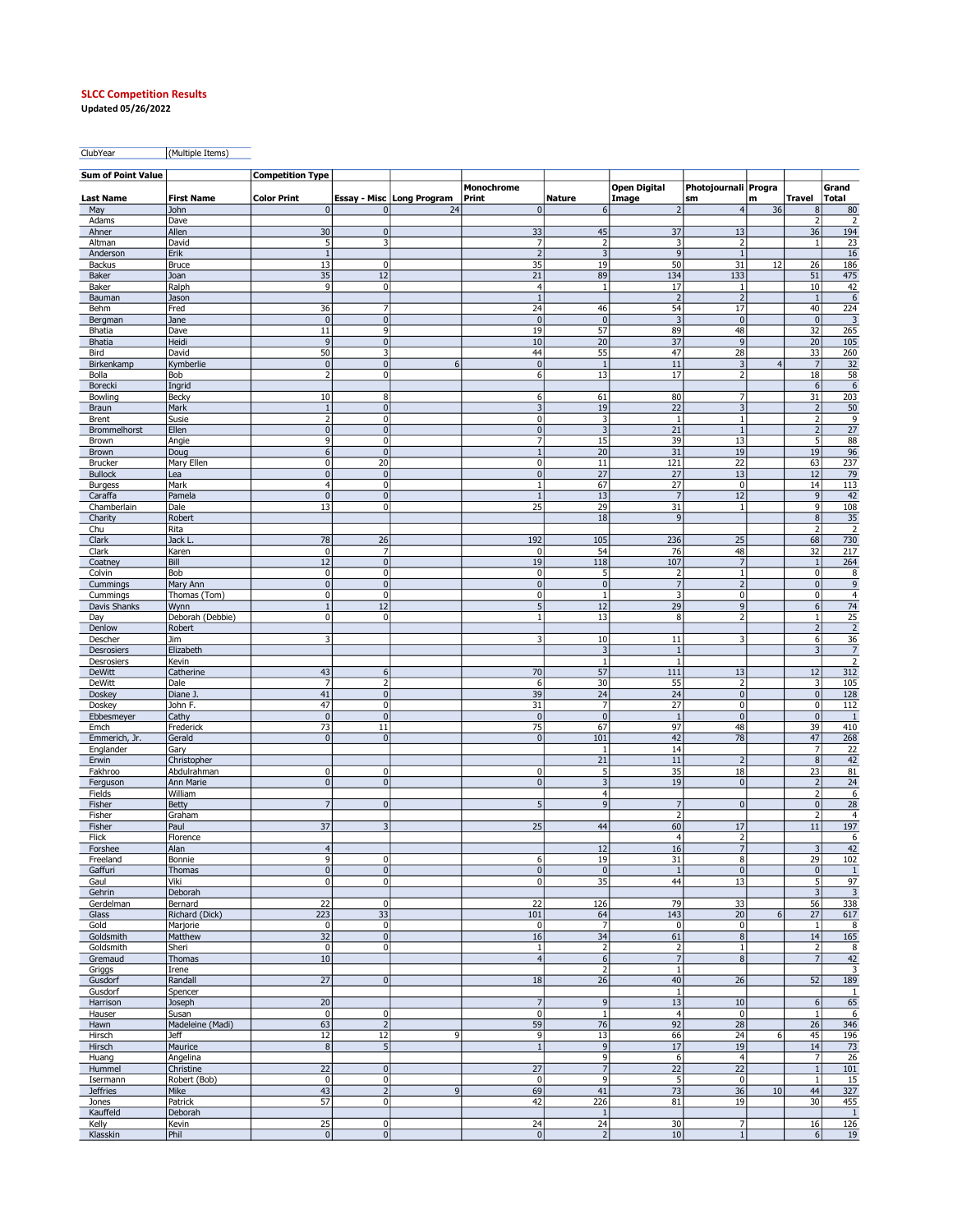|        | Kotner        | Karen            | 42                        | 53                      | 24                      | 43                      | 55              | 108            | 14               | 6              | 71                      | 416            |
|--------|---------------|------------------|---------------------------|-------------------------|-------------------------|-------------------------|-----------------|----------------|------------------|----------------|-------------------------|----------------|
|        | Kotner        | Larry            | 0                         | 27                      | 27                      | $\pmb{0}$               | 40              | 49             | 9                | 6              | 35                      | 193            |
|        | Kovash        |                  | $\overline{0}$            | 0                       |                         | $\overline{0}$          | $\overline{4}$  | $\overline{9}$ | $\overline{0}$   |                | 8                       | 21             |
|        |               | Gary             | 24                        | $\overline{9}$          |                         | 24                      | $\overline{37}$ | 71             |                  |                | 21                      |                |
|        | Kulengowski   | Karen            |                           |                         |                         |                         |                 |                | $1\,$            |                |                         | 187            |
|        | Kulessa       | Paul             | $\overline{2}$            | $\overline{2}$          |                         | $\mathbf 0$             | 18              | 39             | 3                |                | 5 <sup>1</sup>          | 69             |
|        | Lacroix       | Daniel           | 13                        | $\pmb{0}$               |                         | 21                      | 16              | 0              | $6\overline{6}$  |                | $\mathbf{1}$            | 57             |
|        | LaRue         | Skip             | 103                       | 5                       | 18                      | 132                     | 77              | 158            | 39               |                | 52                      | 584            |
|        | Lauter        | Steven           |                           |                         |                         |                         | 12              | 3              | 3                |                | $\overline{2}$          | 20             |
| Levy   |               | J. David         | $\,1\,$                   |                         |                         | $\mathbf{1}$            | 6               | $\mathsf{g}$   |                  |                | 6 <sup>1</sup>          | 23             |
| Levy   |               | Robert           | 1                         | $\pmb{0}$               |                         | $\overline{0}$          | 7               | 6 <sup>1</sup> | $\mathbf 0$      |                | 8 <sup>1</sup>          | 22             |
|        | L'Heureux     | Jacques          |                           |                         |                         |                         |                 |                |                  |                | $\vert$                 | $\mathbf{1}$   |
| Long   |               | Marie            | 0                         | $\pmb{0}$               |                         | $\pmb{0}$               | $\overline{2}$  | 0              | $\pmb{0}$        |                | 0                       | $\overline{2}$ |
|        |               |                  |                           |                         |                         |                         |                 |                |                  |                |                         |                |
| Lu     |               | James            | 16                        | $\pmb{0}$               |                         | 18                      | 53              | 40             | 21               |                | 31                      | 179            |
| Lynch  |               | Cindy            | 79                        | $\pmb{0}$               |                         | 69                      | 43              | 147            | 34               |                | 35                      | 407            |
|        | Mannis        | Chuck            | $\overline{0}$            | $\pmb{0}$               |                         | $\mathbf 0$             | 68              | 20             | 6                |                | 11                      | 105            |
|        | Mannis        | Fran             | $\overline{0}$            | 3                       |                         | $\pmb{0}$               | 26              | 13             | 3                |                | 10                      | 55             |
|        | Maranto       | Amy              |                           |                         |                         |                         |                 | 3              | $\mathbf{1}$     |                | 2                       | 6              |
|        | Matney        | Michael          |                           |                         |                         |                         | 11              | 17             | $\boldsymbol{6}$ |                | $\vert$ 1               | 35             |
|        | Matzner       | Edwin A. (Ed)    | 214                       | 26                      |                         | 98                      | 40              | 294            | 6                |                | $\overline{27}$         | 705            |
|        | McCarthy      | Dennis           | $\vert 4 \vert$           | $\pmb{0}$               |                         | 19                      | 17              | 28             | 27               |                | 8 <sup>1</sup>          | 103            |
|        |               |                  |                           |                         |                         |                         |                 |                |                  |                |                         |                |
|        | McCarthy      | Roger            | 119                       | 9                       |                         | 134                     | 102             | 210            | 46               |                | 63                      | 683            |
|        | McCarthy      | Liz              |                           |                         |                         |                         | $\mathbf{1}$    | $\mathbf{1}$   |                  |                |                         | $\overline{2}$ |
|        | McCarty       | Jack             | 0                         | 13                      |                         | $\pmb{0}$               | 62              | 90             | 69               |                | 69                      | 303            |
| Meier  |               | Retha            | 23                        | $\pmb{0}$               |                         | 22                      | 42              | 44             | 21               |                | 13                      | 165            |
|        | Merrigan      | Anita            | 0                         | $\pmb{0}$               |                         | $\mathbf{0}$            | 47              | 35             | 10               |                | 17                      | 109            |
| Merz   |               | Rich             | 4                         | $\pmb{0}$               |                         | 21                      | 21              | 42             | 12               |                | 17                      | 117            |
| Miller |               | Dale             | 36                        | $\pmb{0}$               |                         | 23                      | 35              | 53             | 21               |                | 39                      | 207            |
| Miller |               | Marilyn          | 33                        | $\pmb{0}$               |                         | $\overline{27}$         | 38              | 42             | 19               |                | 39                      | 198            |
|        |               |                  |                           |                         |                         |                         |                 |                |                  |                |                         |                |
|        | Mishra        | Jennifer         | 6                         | $\pmb{0}$               |                         | 8                       | 24              | 45             | 18               |                | 31                      | 132            |
|        | Moreland      | Skip             | 1                         | $\pmb{0}$               |                         | $\pmb{0}$               | 3               | 5              | $\pmb{0}$        |                | 0                       | 9              |
|        | Morris        | Alan             | 0                         | 0                       |                         | $\mathbf{0}$            | $\mathbf{0}$    | 5 <sup>1</sup> | $\pmb{0}$        |                | $\overline{\mathbf{3}}$ | 8              |
|        | Morrison      | Gary             | 16                        | $\pmb{0}$               |                         | 20                      | 52              | $\overline{9}$ | 10               |                | $1\vert$                | 108            |
| Moser  |               | Walter           | $\overline{4}$            | $\pmb{0}$               |                         | $\overline{4}$          | $\mathbf 0$     | $\overline{0}$ | $\pmb{0}$        |                | $\overline{0}$          | 8              |
|        | Mulkey Young  | Kim              | 0                         | $\pmb{0}$               | 21                      | $\pmb{0}$               | 46              | 21             | 26               | $\overline{4}$ | 5 <sup>1</sup>          | 123            |
|        | Nordmann      | Marilyn          | 13                        | $\overline{4}$          |                         | 8                       | $\overline{7}$  | 20             | 3                |                | $\overline{\mathbf{3}}$ | 58             |
|        | O Donnell     |                  | 281                       | 65                      |                         | 148                     | 92              | 306            |                  |                | 62                      | 1011           |
|        |               | Kathleen (Kathy) |                           |                         |                         |                         |                 |                | 57               |                |                         |                |
|        | Oleson        | Randy            | 18                        | $\pmb{0}$               |                         | 13                      | $\overline{71}$ | 52             | 10               |                | 20                      | 184            |
|        | Oswald        | Kristina         | $\vert$ 2                 | $\pmb{0}$               |                         | $\pmb{0}$               | 28              | 37             | 3                |                | $\left 4\right $        | 74             |
|        | Owens         | Stephen          |                           |                         |                         |                         |                 | 5              |                  |                | $\overline{2}$          | $\overline{7}$ |
|        | Parashak      | Shary            | 16                        | $\overline{2}$          |                         | 16                      | $\overline{7}$  | 25             | 5                |                | 7                       | 78             |
|        | Parker        | Nancy            | 57                        | 3                       |                         | 50                      | 82              | 98             | 14               |                | 8 <sup>1</sup>          | 312            |
|        | Parrone       | Donna            | 6                         | $\sqrt{5}$              | 6                       | $\overline{2}$          | 9               | 22             | 9                |                | 28                      | 87             |
|        |               |                  | 27                        | 0                       |                         | 45                      | 45              |                | $\mathbf{0}$     |                |                         |                |
| Patel  |               | Dilip            |                           |                         |                         |                         |                 | 56             |                  |                | 35                      | 208            |
|        | PeConga       | Geoffrey         | 9                         | $\pmb{0}$               |                         | 16                      | $\overline{7}$  | 19             | 3                |                | 11                      | 65             |
| Ploch  |               | Alexander        |                           |                         |                         |                         |                 | $\mathbf{1}$   |                  |                |                         | 1              |
|        | Pollock       | Sandy            | 0                         | $\mathbf{0}$            |                         | $\overline{0}$          | $\overline{0}$  | 51             | 5                |                | 5 <sub>l</sub>          | 61             |
| Pope   |               | Naomi            | $\overline{0}$            | $\overline{0}$          |                         | $\overline{0}$          | $\overline{1}$  | $\mathbf{1}$   | $1\,$            |                | $\overline{\mathbf{3}}$ | 6              |
| Price  |               | Joel             | 29                        | $\pmb{0}$               |                         | 19                      | 28              | 35             | 15               |                | 41                      | 167            |
| Quinn  |               | Ken              | $\overline{7}$            | $\pmb{0}$               |                         | 8                       | 13              | 10             | 8                |                | 11                      | 57             |
| Reini  |               | Jennifer         | 5 <sup>1</sup>            | $\overline{2}$          |                         | $\overline{3}$          | $\overline{4}$  | 12             | $\mathbf{1}$     |                | $\vert$ 1               | 28             |
|        |               |                  |                           |                         |                         | $\overline{2}$          | 5               |                |                  |                | 7                       |                |
|        | Restrepo      | Jorge            |                           |                         |                         |                         |                 | 17             | 6                |                |                         | 37             |
|        | Rickert       | Bob              | 41                        | 3                       |                         | 55                      | 65              | 129            | $\overline{2}$   | $\overline{z}$ | 15                      | 312            |
|        | Roberts       | Loy              | 17                        | 2                       |                         | 5                       | 18              | 38             | 1                |                | 41                      | 122            |
|        | Rogers        | Ann              | 0                         |                         |                         | $\overline{0}$          | $\overline{0}$  | 11             | $\overline{0}$   |                | $\overline{0}$          | 14             |
|        | Roman         | Dick             | 6 <sup>1</sup>            | 36                      | 18                      | 15                      | 53              | 35             | 28               |                | 24                      | 215            |
|        | Rosenthal     | Marge            | 13                        | $\pmb{0}$               |                         | $\overline{7}$          | 51              | 40             | 24               |                | 28                      | 163            |
|        | Rosenthal Gee | MarySue          | 62                        | 3                       | $6 \mid$                | 40                      | 38              | 68             | 34               |                | 18                      | 269            |
| Ross   |               |                  | 0                         | $\pmb{0}$               |                         | $\overline{3}$          | $\pmb{0}$       | $\mathbf 0$    | $\mathbf{0}$     |                | $\overline{0}$          | 3              |
|        |               | Larry            |                           |                         |                         |                         |                 |                |                  |                |                         |                |
|        | Rudman        | Michael (Mike)   | 563                       | 291                     | 30                      | 300                     | 341             | 573            | 87               |                | 219                     | 2404           |
|        | Sandbothe     | Marian           | 0                         | $\overline{2}$          |                         | $\mathbf{0}$            | 28              | 42             | 15               |                | 28                      | 115            |
|        | Sandler       | Alan             |                           |                         |                         |                         |                 |                |                  |                | 5 <sup>5</sup>          | 5              |
|        | Schlueter     | Carolyn          | 35                        | $\pmb{0}$               | 6 <sup>1</sup>          | 40                      | 59              | 83             | 43               | $\overline{2}$ | 14                      | 282            |
|        | Schmidt       | Lonnie           | 192                       | $\overline{4}$          |                         | 22                      | 129             | 161            | 8                |                | 16                      | 532            |
|        | Schmidt       | Margaret         | 37                        | 0                       |                         | 26                      | 40              | 66             | 16               |                | 26                      | 211            |
|        | Schmidt       | Robert (Bob)     | 51                        | 56                      |                         | 36                      | 58              | 80             | 29               |                | 40                      | 350            |
|        | Schons        | Richard          | $1\,$                     |                         |                         | $\overline{2}$          | 21              | 6              | $\overline{4}$   |                | 9                       | 43             |
| Sees   |               | Kevin            | 60                        | $\mathbf{1}$            |                         | 65                      | 78              | 83             | 49               |                | 21                      | 357            |
|        |               |                  |                           |                         |                         |                         | 23              |                | $\overline{7}$   |                |                         |                |
|        | Shetley       | Janis            | $11\,$                    | $\pmb{0}$               |                         | 10                      |                 | 35<br> 0       |                  |                | 33<br>$\overline{0}$    | 119            |
|        | Silvermintz   | Marshall         | 10 <sub>1</sub>           |                         |                         | $\pmb{0}$               | $1\,$           |                | 8                |                |                         | 19             |
|        | Smith         | Paul             | 0                         | $\pmb{0}$               |                         | $\pmb{0}$               | 21              | 41             | 27               |                | 9                       | 98             |
|        | Smith         | Tammy            | $\overline{0}$            | $\pmb{0}$               |                         | 3                       | 34              | 29             | 12               |                | 4 <sup>1</sup>          | 82             |
|        | Snitzer       | Stephen          | $\overline{0}$            | $\overline{0}$          |                         | $\overline{2}$          | $\vert$ 1       | $\overline{1}$ | $\mathbf 0$      |                | $\overline{0}$          | $\overline{4}$ |
|        | Snyder        | Valerie          | 51                        | $\mathbf{1}$            |                         | 35                      | 78              | 118            | 40               |                | 74                      | 397            |
| Speh   |               | Linda            | 0                         | $\pmb{0}$               |                         | $\pmb{0}$               | 10              | 30             | 15               |                | 5                       | 60             |
|        | Standish      | Susan            | 10                        | 0                       |                         | 9                       | 88              | 83             | $\overline{7}$   |                | 13                      | 210            |
|        | Stegeman      | Charles M        |                           |                         |                         |                         | $\overline{3}$  | $\overline{7}$ | $\overline{4}$   |                |                         | 14             |
|        |               | Penny            | 35                        | $\pmb{0}$               |                         | 25                      | 68              | 40             | 29               |                | 19                      | 216            |
|        | Steiner       |                  |                           |                         |                         | $\overline{15}$         |                 |                |                  |                |                         |                |
|        | Steiner       | Robert M. (Bob)  | $6 \overline{6}$          | 0                       |                         |                         | 27              | 60             | 25               |                | 35                      | 168            |
| Steps  |               | Barbie           | $\overline{7}$            | $\pmb{0}$               | $\overline{\mathbf{3}}$ | $\mathbf 0$             | 97              | 120            | 39               |                | 108                     | 374            |
|        | Storer        | Dotty            | $\overline{7}$            | $\pmb{0}$               |                         | $\overline{4}$          | $10\,$          | 16             | 3                |                | $\overline{0}$          | 40             |
|        | Stroughter    | Mary             |                           |                         |                         |                         |                 | $\overline{2}$ |                  |                |                         | 2              |
|        | Swanson       | Deb              | $\overline{0}$            | $\pmb{0}$               |                         | $\overline{0}$          | 10              | $\overline{2}$ | $\overline{2}$   |                | 0                       | 14             |
|        | Symeonoglou   | Rheba            | $\overline{0}$            | $\pmb{0}$               |                         | $\pmb{0}$               | 9               | 6              | 3                |                | $\overline{\mathbf{3}}$ | 21             |
|        | Tenny         | Patrick          | 2                         | $\boldsymbol{6}$        |                         | $1\,$                   | $\overline{4}$  | $1\,$          | 23               |                | 10 <sup>1</sup>         | 47             |
|        | Thomson       | Susan            | 20                        | $\pmb{0}$               |                         | 26                      | 23              | 41             | 21               |                | 28                      | 159            |
|        |               |                  |                           | $\overline{0}$          |                         |                         |                 |                |                  |                | $\overline{4}$          |                |
|        | Tower         | Rebecca (Becky)  | $\overline{8}$            |                         |                         | 14                      | 26              | 16             | $\mathbf{1}$     |                |                         | 69             |
|        | Tucker        | Robert (Bob)     | $\overline{0}$            | $\pmb{0}$               |                         | $\mathbf 0$             | $\overline{2}$  | $1\,$          | $\pmb{0}$        |                | $\overline{0}$          | 3              |
| Vogel  |               | Leo (Tony)       | 40                        | 108                     | 48                      | $11\,$                  | 37              | 60             | 24               | 9              | 28                      | 365            |
|        | Von Behren    | Nancy            | 0                         | 0                       |                         | $\overline{2}$          | 89              | 52             | $\mathbf{1}$     |                | 8 <sup>1</sup>          | 152            |
| Vorih  |               | Marc             | $\overline{0}$            | $\overline{\mathbf{0}}$ |                         | $\overline{0}$          | $\overline{0}$  | $\vert$ 1      | $\overline{0}$   |                | 1                       | $\overline{2}$ |
|        | Wallace       | Lloyd            | 0                         | $\pmb{0}$               |                         | $\mathbf 0$             | 6               | 0              | $\pmb{0}$        |                | $\overline{0}$          | 6              |
|        | Walters       | Richard (Rick)   | 0                         | $\pmb{0}$               |                         | $\overline{0}$          | 110             | 17             | $\pmb{0}$        |                | 0                       | 127            |
|        | Wang          | Liping           | 10                        |                         |                         | $11\,$                  | 18              | 14             | 9                |                | 23                      | 85             |
|        | Watson        |                  | 1                         | $\pmb{0}$               |                         | $\pmb{0}$               | 18              | 17             | $\overline{4}$   |                | 5 <sup>1</sup>          | 45             |
|        |               | John             |                           |                         |                         |                         |                 |                |                  |                |                         |                |
|        | Weber         | Arthur           | 0                         | $\overline{2}$          |                         | $\pmb{0}$               | 70              | 269            | $\pmb{0}$        |                | $\overline{0}$          | 341            |
|        | Wernert       | Judy             | $\overline{\mathfrak{o}}$ | 0                       |                         | $\overline{\mathbf{0}}$ | 17              | 20             | 23               |                | 7 <sup>1</sup>          | 67             |